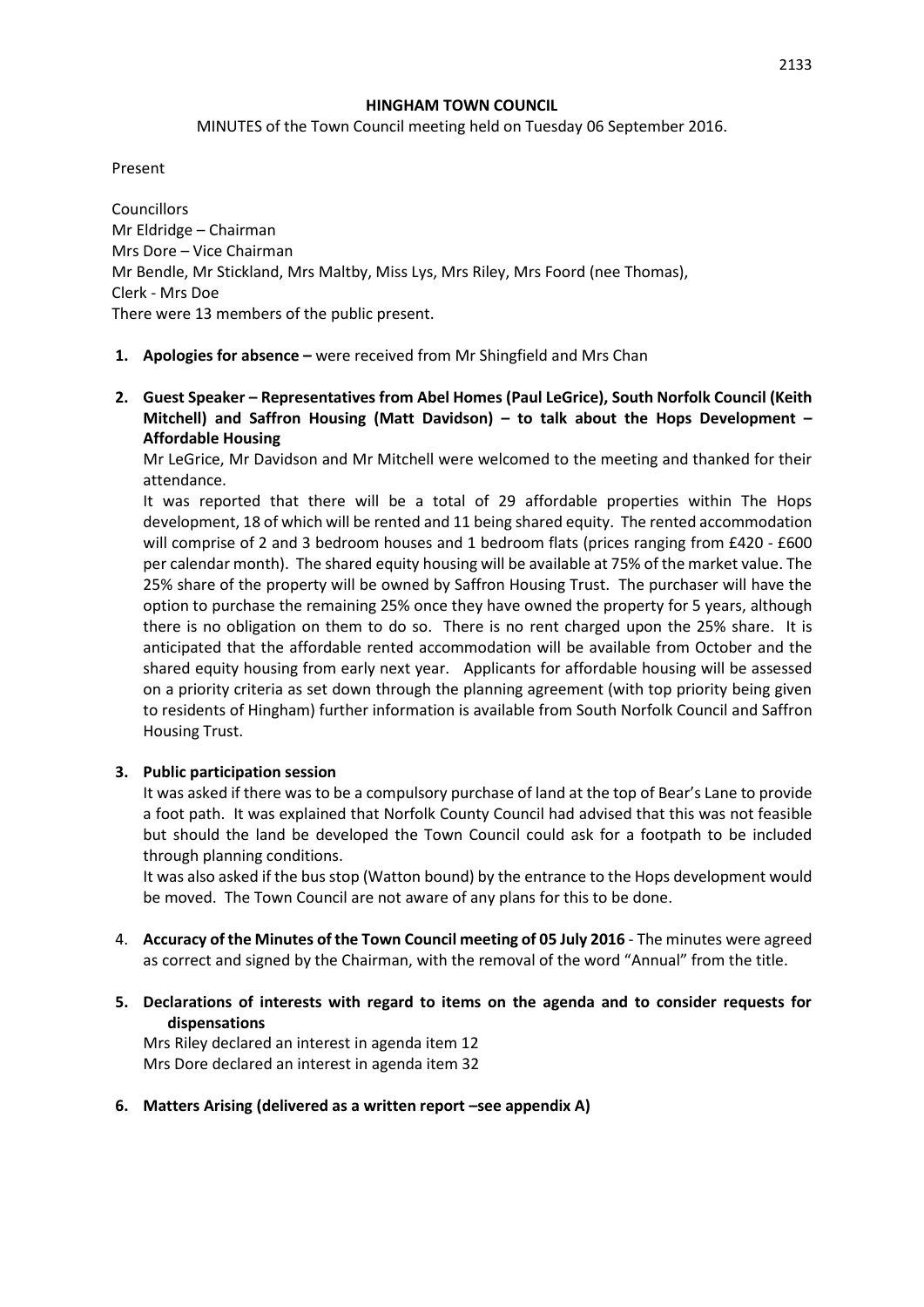# **7. Working party reports**

**Events Working Party-** reported that the Market in the Market Place had generated a lot of interest from stall holders in attending future events held in Hingham. The working party are now organising a pre-Christmas "Fayre on the Fairland" on Saturday December 10th 2016, 3pm – 7pm. The "events funds" now totals £1714.21 and it was agreed that a booking could be made for Connections Entertainment to attend the event to provide music/disco (£225.00 plus VAT).

**Cemetery Working Party –** reported that a planting scheme for the cemetery entrance had been agreed by the working party. Some weeding by the cemetery entrance and trimming of the beech hedge is required. Lord Ironsides plot will be topped up and then seeded when the crass cutting has ceased, the Clerk has been notified that the family are making arrangements to have the memorial stone re-set. Regarding the "enhancements" to Horsfall and Green plots, a family member is being contacted. In the old part of the cemetery, several headstones are now leaning at severe angles, families will be contacted if they can be traced, if not quotations will be sought to have the stones re-set.

# **8. Correspondence**

- **8.1 Christine Dunnett – Request to approach Norfolk County Council Highways regarding extending the 30MPH speed limit on Attleborough Road-** Concerns were expresses at the speed of traffic travelling on the Attleborough Road, in particular with the cemetery exit/entrance and junctions for Low Road and Gurneys Manor being of poor visibility, the Highways Working Party are to look at this in in more depth.
- **8.2 CPRE Norfolk – "Join us in opposing damaging new housing targets" -**There was some debate over the discrepancy between figures quoted in the letter compared with those as stated by South Norfolk Council. The Clerk is to scan and email the letter to all Councillors for further discussion at the next meeting.
- **8.3 Police Connect Message – Warning that Fake Irish Notes have been in circulation in the Norfolk area.**

# **8. District Councillor's report**

Councillor Yvonne Bendle reported that South Norfolk Council are expanding the "Handy Persons Scheme", offering it to a wider range of people. The work man is now working for SNC which has resulted in a better service, with more work resulting from an increased disability facility grant scheme.

South Norfolk Council are supporting Silver Sunday Week, an event will be held at Lincoln's café on 4<sup>th</sup> October which will include speakers from local organisations.

The results of the consultation on devolution showed that people are mostly in favour, it is likely that the devolution plans will be submitted to government and it is hoped that the Councils who voted against devolution will re-consider.

Another re-cycling event is due to take place at the Lincoln Hall on 17 October 2016.

# **9. County Councillor's report**

Councillor Margaret Dewsbury reported that Norfolk County Council have started to look at the budget for 2017/18.

The children's Big Summer Read challenge run through Norfolk libraries has been a great success, a medal ceremony will take place in Hingham Library on 13<sup>th</sup> September 2016.

# **11. Planning Decisions**

**11.1 APPLICATION WITHDRAWN 2016/1533 - Land West Of Gurney Manor Barn Attleborough Road Hingham Norfolk. New dwelling**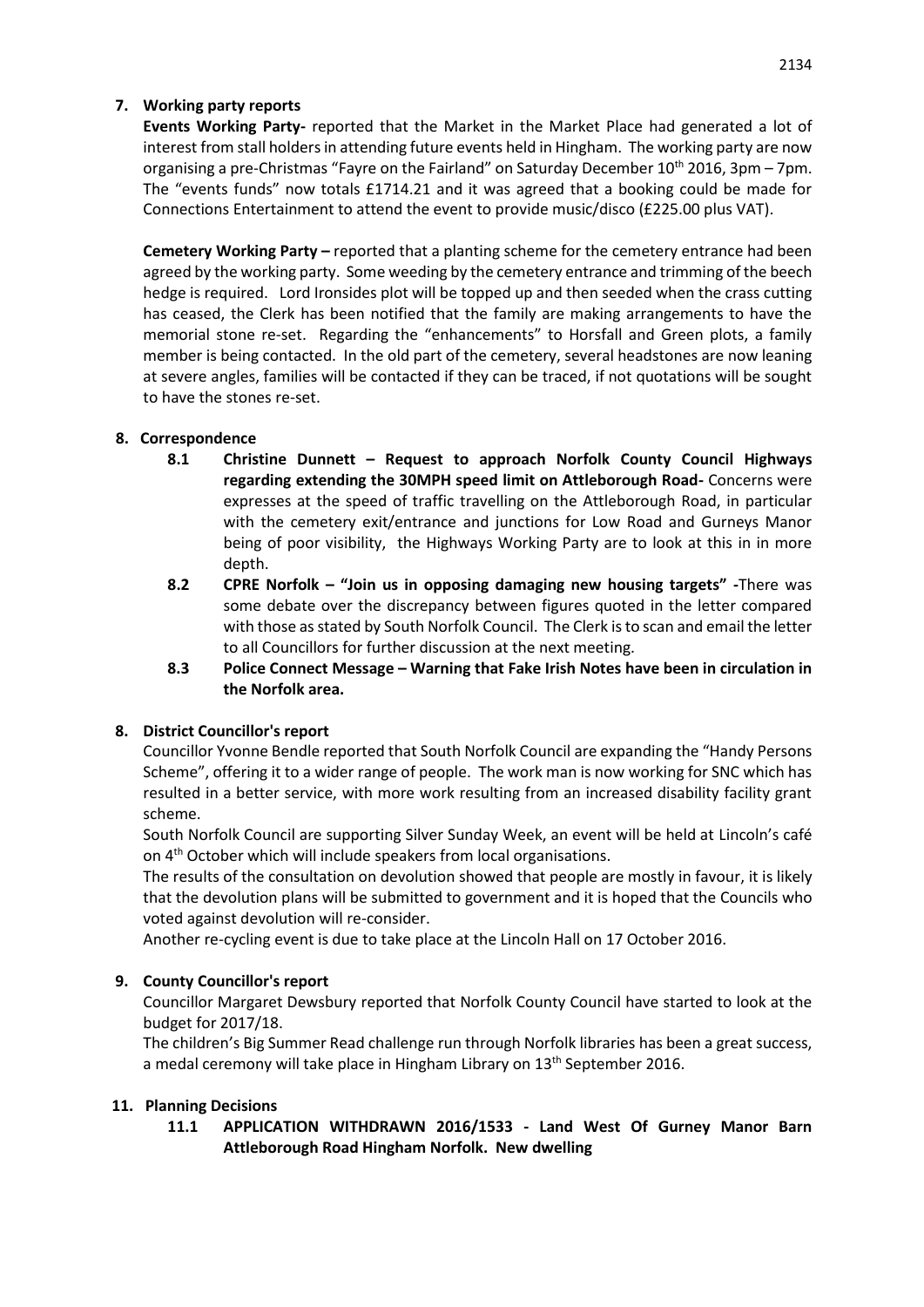- **11.2 2016/1816 & 1815 - 8 The Fairland Hingham Norfolk NR9 4HN Discharge of Conditions 3 and 4 of planning consent 2015/2573 - External Materials and Roof Light Details & Discharge of conditions 3, 4 and 5 of planning permission 2015/2629 - External Materials and Timber Gate Finish - Approval**
- **11.3 2016/1649 - 3 Lonsdale Crescent Hingham Norfolk NR9 4ND Single storey side extension and front porch - Approval with Conditions**
- **11.4 2016/1545 - The White Hart 3 Market Place Hingham NR9 4AF Remove part of the chimney and build it back up in its original condition Approval with Conditions**
- **11.5 2016/1526 - 3 The Fields Hingham Norfolk NR9 4JG Single storey side extension - to replace 2 storey side extension approval (ref: 2016/0170) - Approval with Conditions**
- **11.6 2016/1519 - The Fairland Hingham Norfolk Following part refusal of 2015/2625 to fell the Mature Oak Tree Approval with Conditions (agenda item 15)-**
- **11.7 2016/1226 & 2016/ 1227 31 Dereham Road Hingham NR9 4HH Renovation of original building with double and single storey extension following demolition of existing single storey extension with attached garage and workshop. Approval with Conditions**

#### **12. Planning Applications**

- **12.1 2016/1923 – Location: 12 Primrose Road Hingham NR9 4HQ Proposal: Single storey rear and side extension –** The Council agreed to recommend approval, it was noted that the neighbour had objected to the application.
- **12.2 2016/1796 - HB Villages Developments Ltd and South Norfolk Development Location: 37 - 39 Hardingham Road Hingham Norfolk NR9 4LX Proposal: Part demolition and redevelopment of site for 17 one-bedroom specialised supported living apartments (Use Class C3) and Higher Complex Care and Autism accommodation comprising seven bedrooms and ancillary staff/communal areas (Use Class C2), together with car parking and amenity space. –** The Council agreed to forward concerns to South Norfolk Council regarding highway issues, in particular concerns regarding adequate space for the proposed widening of the road, and installation of a footpath, concerns over safety for both residents and visitors accessing/exiting the site and for residents safety when walking toward the town centre/doctors surgery. It was also stated that the road is not a quite lane, but

a busy road, which includes being a route for the large school bus.

#### **12.3 2016/1893 – Location: 16 Hardingham Road Hingham Norfolk NR9 4LX**

**Proposed single storey rear extension, extending 3.9m from the rear wall of the original dwelling house, with a maximum height of 3.229m and an eaves height of 2.3m** - The Council agreed that there was insufficient information to make a decision on this application and to request a site plan (as there was not one available on the planning portal) to show the effect that the extension would have on any neighbouring properties.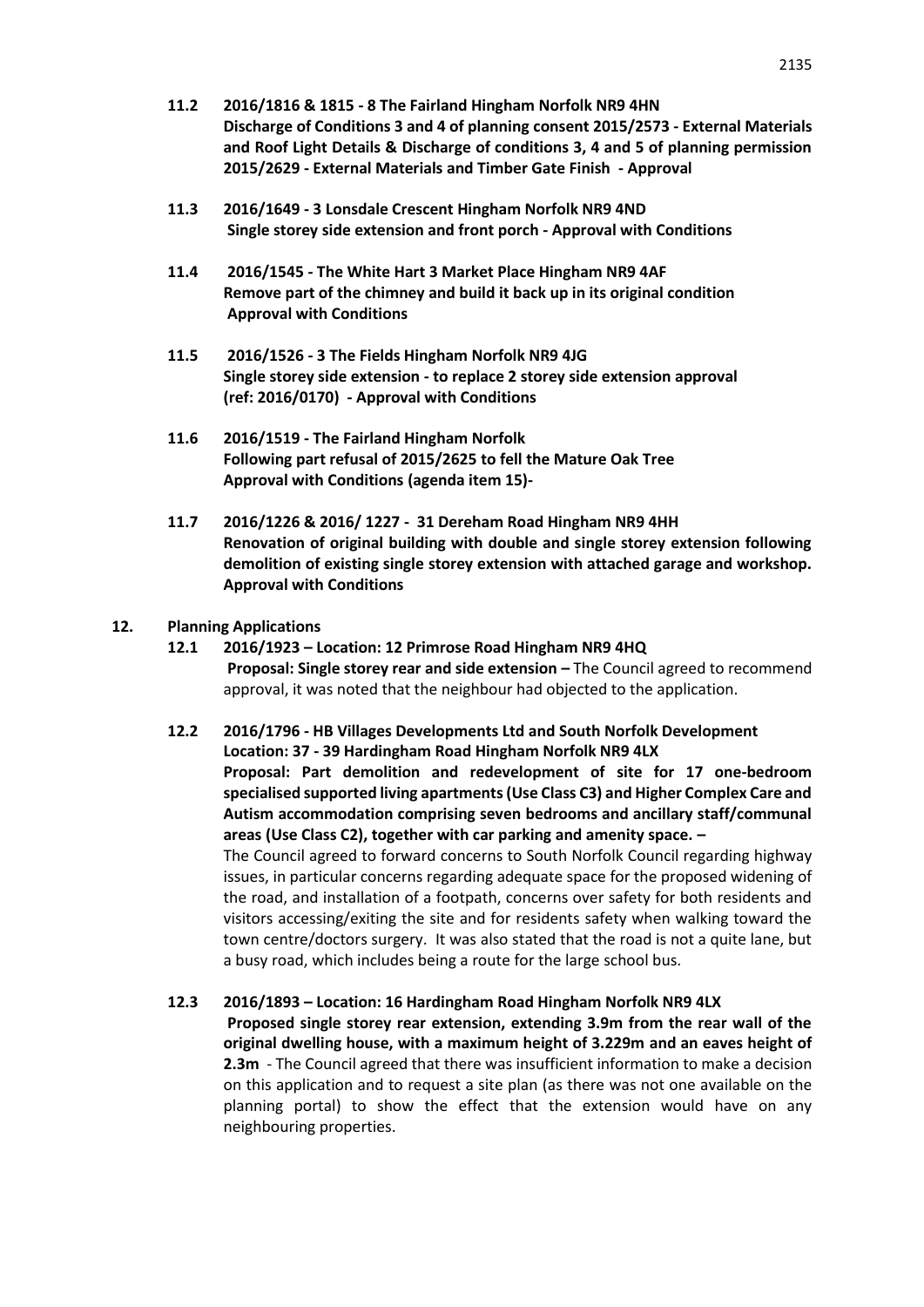## **13. To receive the good councillor guide**

All councillors attending the meeting were given a copy of the guide. (Copies will be forwarded to Mrs Chan and Mr Shingfield, the Clerk also has a copy).

## **14. To confirm attendance of a Councillor at the Greater Norwich Local Plan workshop (Sept.12th)**

Mr Bendle will attend the workshop and submit a brief report for the next meeting.

## **15. To discuss the renewal of the Insurance Policy**

The Clerk explained that the current policy was taken out on a three year term, ending in September 2017. The insurance company would not extend the policy to end in April 2018 without the policy being extended on a further 3 year deal. The policy will be re-negotiated (and further quotations requested) closer to its expiry.

## **16. Update on the application to fell the Fairland Oak**

The Clerk reported that the contractor (Broadland Tree Services) originally chosen to fell the tree are still able to do so, this will now be arranged. This will be reported in the next edition of the parish magazine, prior to the tree being felled.

## **17. To discuss the response from PHS and the provision of sanitary bins in Public toilets**

The Clerk advised that PHS had not found a copy of a contract signed by Hingham Town Council, and despite the letter being sent in April requesting that provision of service cease immediately, PHS have continued to empty the sanitary bins while "negotiating" this request with regard to the 90 day notice terms of "cancellation of contract". PHS have advised that they have cancelled to contract as of 26 July 2016 and have issued a credit note to the account for the remainder of the current contract (expiry 31 March 2017), making £427.91 payable for the service provided since April 2016. PHS also advised that as Hingham Town Council agreed to an initial 3 year contract and have been paying for the service "since 2004" (therefore it was deemed acceptance of the contract, which rolled on year to year).

The Council agreed that payment should NOT be made, as there was neither proof of a contract, or of the frequency that the service was provided, and that service should not have been provided after written instruction was given in April, for it to cease.

It was also agreed that the Clerk should purchase 3 sanitary bins for the toilets.

**18. Proposal to engage the services of the mole catcher to attend to the moles at the Cemetery** It was agreed to engage the services of the Country Mole Catcher if this could be done at the same cost charged previously - £60 per mole.

#### **19. To consider purchasing "No parking" signs for small greens on the Fairland**

The Clerk is to investigate what signage is available and to talk to the Highway engineer regarding placement of signs on the small greens.

# **20. To discuss Parish partnership funding/S106 and CIL funds**

The Clerk had emailed details of the funding available to all Councillors:

*CIL - so far the Town Council has received £54.00 in October 2015, £15,004.89 in April 2016 (Hops development), with £45,014.67 due in April 2017 (Hops development), (spending must be within 5 years to support the development /addressing the demands of the development of the area).*

*S106 - approx. £898 remains- this has to be spent by Dec 2017 and should be spent on walking, cycling, public transport, for the benefit of residents of Bell Meadow.*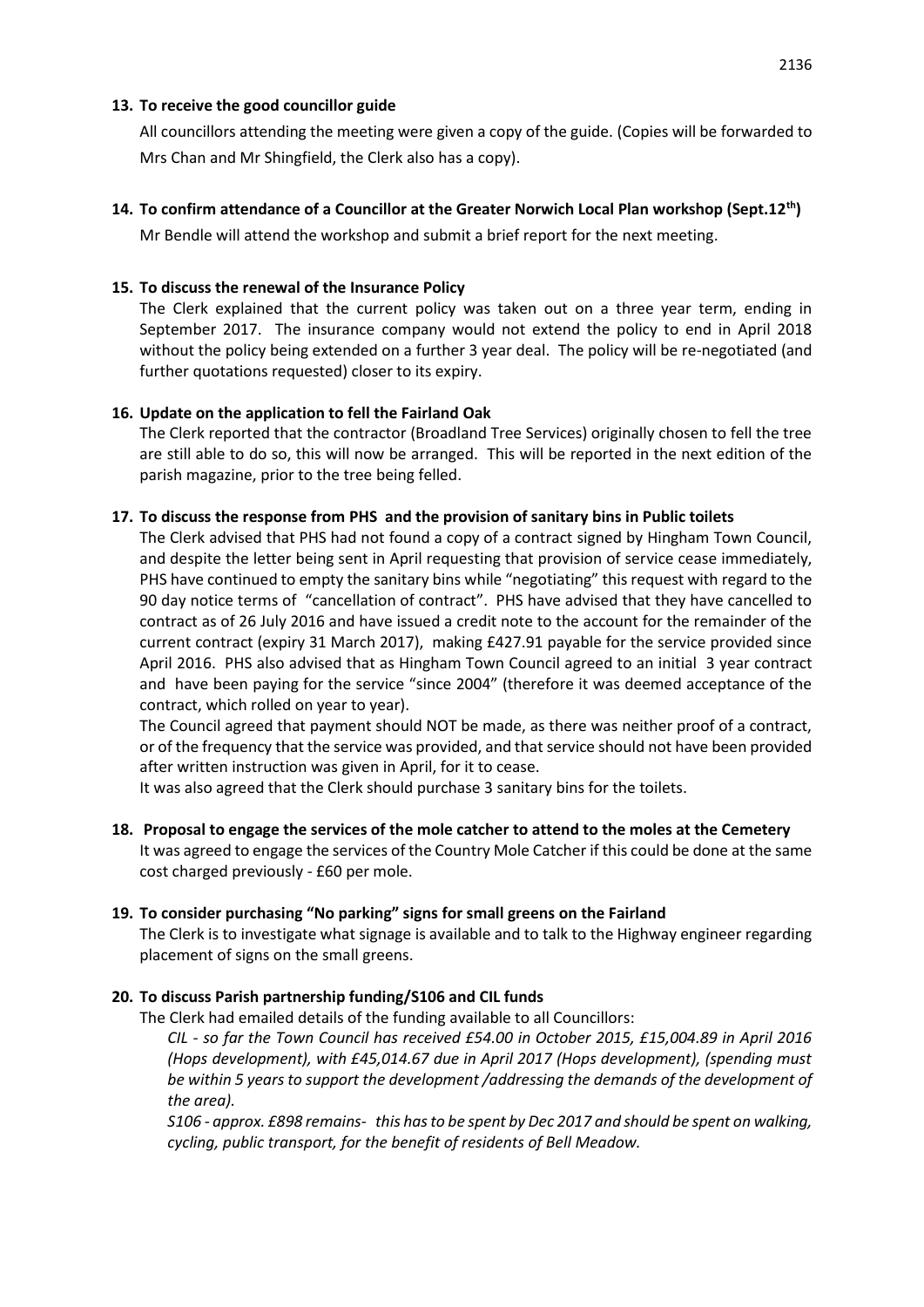The Clerk suggested installation of a bicycle rack within the vicinity of the toilets (for the S106 funding), it was agreed that the Highways Working Party could look at the feasibility of this.

The Clerk reported that the Highways Engineer had provided an approximate quotation for paving the south side of the Market Place green, of between £9000 and £10,000 pounds.

It was agreed to prepare a bid for Parish Partnership Funding for this paving work to be carried out.

**21. Proposal to request NCC to provide (on road) Bus stop markings Norwich Street (o/s site of proposed Co-op)**

It was agreed to request Norfolk County Council to provide a painted bus stop bay on the road preserve a clear stopping area for the bus.

**22. To discuss the Norfolk County Council proposal for Speed Management Measures at B1108 Church Street, Hingham.**

Thanks were given to the Highways Working Party for their work which has led to the proposed speed limit changes. Concerns were raised regarding the proposed placement of the signage for "the Market Place" (Norwich bound) as the plan shows this as located by the edge of the Fairland adjoining Church Street, which may lead to confusion for delivery drivers. The Clerk will discuss this with the Highway Engineer.

It was agreed that the Clerk should write to Norfolk Constabulary with regard to (request to change) their policy not to undertake speed checks in 20mph zones, or allow this to be done by a community speed watch, and to write to Norfolk County Council to request they also write to Norfolk Constabulary regarding this issue.

**23. Request for the bench at the end of Ringers Lane to be moved on to Norwich Road ( by the bus stop)**

The Clerk advised that she had spoken to the Highway engineer who had advised that there was insufficient room for the bench to be moved closer to the bus stop.

**24. Comments requested by South Norfolk Council regarding The White Hart – nomination by CAMRA to include the pub in the "Community Assets" register**

(It was noted that the White Hart is the last remaining pub in the town - through the ages there has been 16 pubs in Hingham), the Council agreed that the White Hart should be included on the Community Asset Register.

**25. Proposal to use a free Norfolk Parishes website in place of current paid for website**

The Clerk advised that she was awaiting further information from Norfolk ALC. The Council agreed that the free website should be undertaken if possible.

**26. To nominate a new Town Council representative on the Education Trust (replacing Mr Flaxman)** Mr Eldridge volunteered to represent the Council on the trust. The Council agreed.

#### **27. To decide whether to purchase a Christmas tree for the Market Place**

The Council agreed that the Chairman should organise the purchase of a Christmas tree to the maximum cost of £300.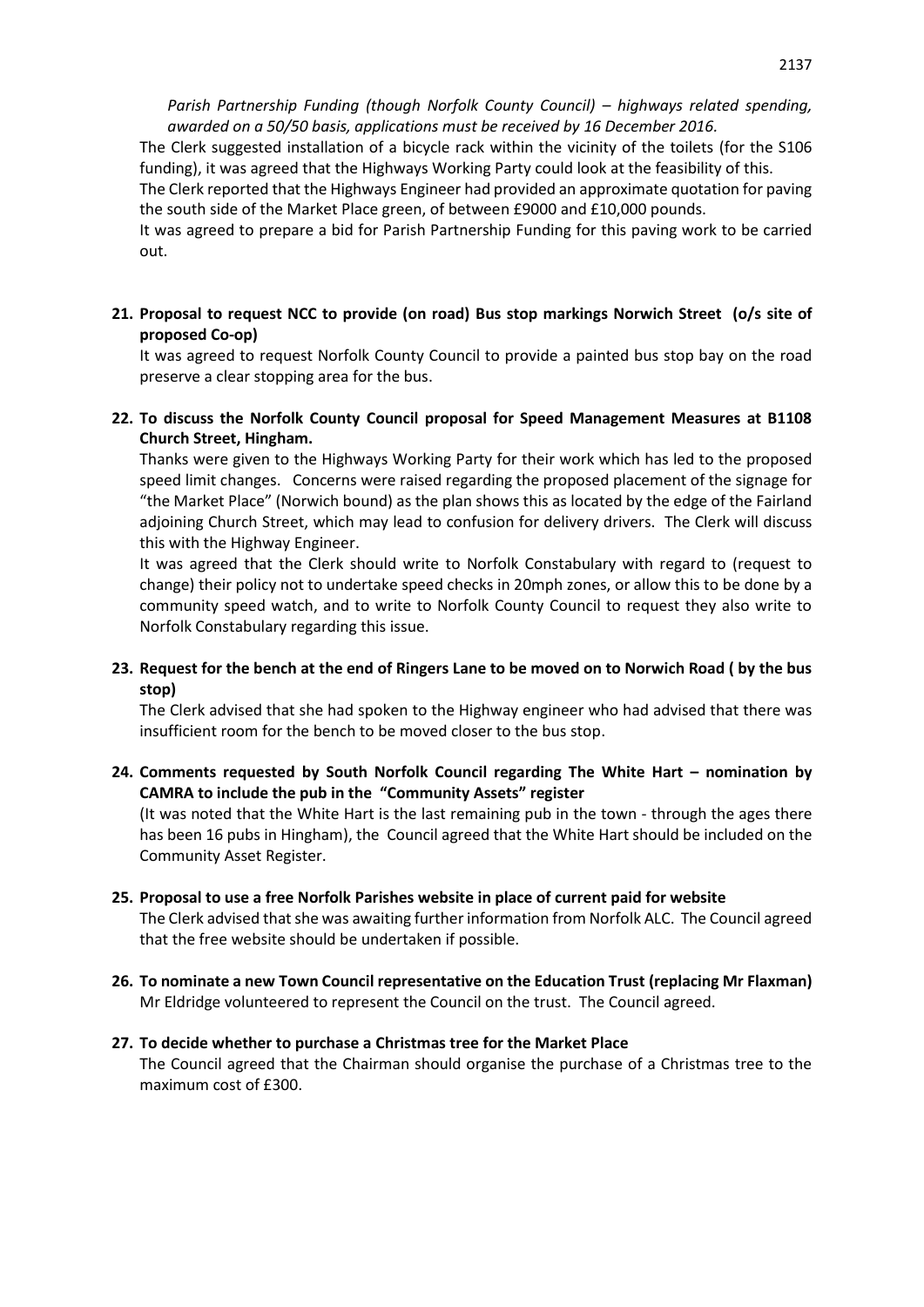### **28. To Discuss the ROSPA skate park report**

A copy of the report had been forwarded to all councillors prior to the meeting, the Clerk advised that a local company had offered to complete any remedial work it was possible for them to do possible. It was agreed to accept this offer.

#### **FINANCE**

## **29. To agree terms of reference for the Finance Committee**

The terms of reference were agreed (with some minor amendments to the draft document) (see appendix B).

### **30. To complete and agree membership to the Finance Committee**

It was proposed that Mrs Riley be a member of the Finance Committee – Mrs Riley and the Council agreed.

*31.* **Accounts for Payment – Payments made in August 2016** *(details were circulated via email to all Councillors (prior to payments) for agreement, as the Finance Committee was at that point incomplete)*

| D Ramm (wages £718.46, £9.45 mileage, £5.98 binbags, £7.80 cleaning<br>products) | £741.69   |  |
|----------------------------------------------------------------------------------|-----------|--|
| A Doe (wages)                                                                    | £650.42   |  |
| <b>G Maltby (market advertising banner)</b>                                      | £57.86    |  |
| A Brown (Queens Birthday Cake)                                                   | £38.40    |  |
| K & M lighting                                                                   | £308.23   |  |
| <b>Playsafety Limited (ROSPA inspection)</b>                                     | £79.80    |  |
| Total                                                                            | £1,876.40 |  |

# **32. Accounts for Payment – (September)**

It was agreed to accept the accounts for payment with the exception of the payment for PHS. The amended total being £11,872.46.

| D Ramm Wages (5 weeks)                                                        | £877.92               |
|-------------------------------------------------------------------------------|-----------------------|
| A Doe (wages)                                                                 | £650.62               |
| J Squires (toilet cleaning)                                                   | £45.60                |
| <b>PHS</b>                                                                    | £427.91               |
| <b>K</b> and M Lighting Services                                              | £294.19               |
| <b>Norfolk Association of Local Councils (Good Councillor Guide)</b>          | £35.70                |
| WPS Ltd. (insurance renewal)                                                  | £2,288.37             |
| E-on                                                                          | £581.84               |
| Anglian Water (Fairland Stand Pipe)                                           | £13.73                |
| Xerox Finance Limited (printer rental Oct-Dec16)                              | £115.31               |
| Westcotec Limited (SAM 2 Sign, post & extensions)                             | £4,117.20             |
| <b>TSSR Ltd (grass cutting)</b>                                               | £2,796.34             |
| P Dore (web hosting Jan-Jun 16 £35.64 £20.00 refreshments Queens<br>Birthday) | £55.64                |
| <b>TOTAL</b>                                                                  | <del>£12.300.37</del> |
| <b>AMENDED TOTAL</b>                                                          | £11,872.46            |

The meeting ended at 9.45 pm

Signed…………………………………………………………………………………………….Chairman - 04 October 2016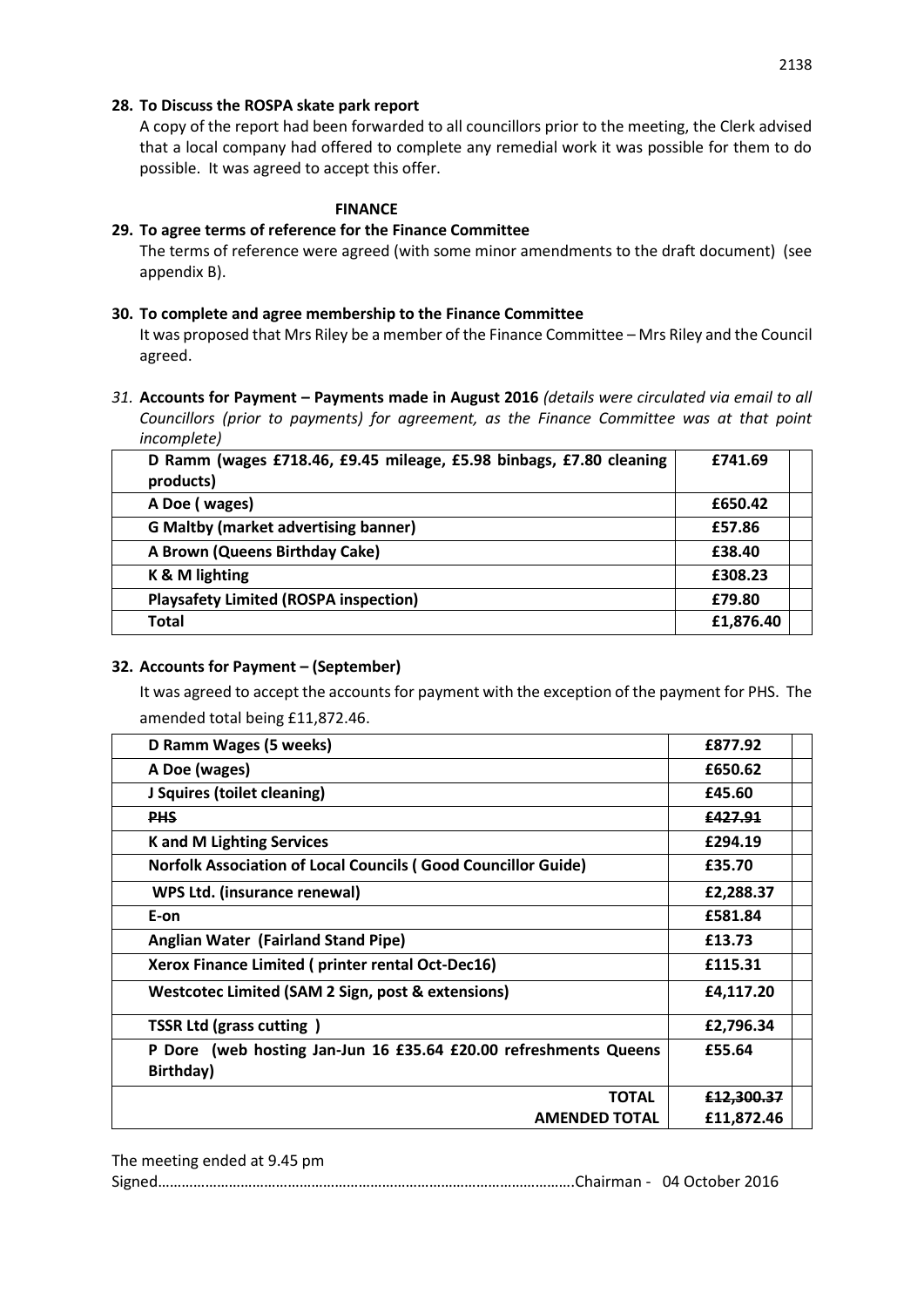| <b>APPENDIX A</b> | 2139                                                                                                                                                                                                                                                                                                                                 |
|-------------------|--------------------------------------------------------------------------------------------------------------------------------------------------------------------------------------------------------------------------------------------------------------------------------------------------------------------------------------|
| <b>MIN</b>        | Matters Arising From the minutes of the meeting on 05 July 2016                                                                                                                                                                                                                                                                      |
| 3                 | Highway matters - have been reported to NCC via the online web form. - (Clerk and NCC engineer meeting<br>September 14 <sup>th</sup> )                                                                                                                                                                                               |
| 7.3               | Cemetery - Horsfall and Green plots - an address for a (potential) relative has been found and a letter will<br>be sent asking to contact the Clerk - The plastic railings in the meant time may have to be removed in the<br>meantime.                                                                                              |
| 13                | <b>Lincoln Hall - small room - the Clerk now has a key</b>                                                                                                                                                                                                                                                                           |
| 14                | Refuse left on the Toilet gardens - reported to SNC and response chased - no response has been given                                                                                                                                                                                                                                 |
| 15                | Bench around the Lime Tree in the jubilee rose garden - a local firm has volunteered to remove this - when<br>staffing time allows.                                                                                                                                                                                                  |
| 16                | CiLCA course - first session on 07 September                                                                                                                                                                                                                                                                                         |
| 17                | Insurance policy - (agenda item)                                                                                                                                                                                                                                                                                                     |
| 20                | Accounts for payment August - details of invoices due were circulated to all councillors via email (as the<br>finance committee is not yet complete) - agreement was given and the cheques signed by the Chairman<br>and Vice Chair. - included in the current agenda for formal agreement/minuting.                                 |
| 24                | Agreement sent to K and M lighting services to accept the 3 year term for the service contract.                                                                                                                                                                                                                                      |
|                   |                                                                                                                                                                                                                                                                                                                                      |
|                   | <b>OTHER UPDATES</b>                                                                                                                                                                                                                                                                                                                 |
|                   | The stone to mark the de consecration area is with the stone masons, Ivan Fisher Funeral directors have<br>advised that this is near completion                                                                                                                                                                                      |
|                   | Skate Park sign wording - see attached                                                                                                                                                                                                                                                                                               |
|                   | Speed Watch - The Clerk has spoken to the Police speedwatch trainer - forms are to be completed by all<br>volunteers and police checks will be carried out prior to training - the "Speed Watch" will not be able to<br>undertake checks in the 20 MPH zone - as it is Norfolk Constabulary policy that these areas are "not gunned" |
|                   | Purchase of the "good councillor guide" - received -                                                                                                                                                                                                                                                                                 |
|                   | Tree Works - all agreed tree works to be undertaken following the result of the last tree survey have now<br>been completed - with the exception of the large Fairland Oak.                                                                                                                                                          |
|                   | Neighbourhood Plan - provisionally - Adam Nicholls from SNC will hopefully be able to attend the Town<br>Council meeting in October                                                                                                                                                                                                  |
|                   | Internal / External Audit - annual return form sent to the External Auditor - this was returned for amending<br>of the year end figure for 2014/15 - due to the uncashed check for £1000 - (a clear explanation was given -<br>but the auditors required the form to be amended)                                                     |
|                   | Highway issues - although the drains had been cleared further complaints have been received regarding<br>blocked drains - these have been reported to NCC - overgrown Lime Tree in the market place has also been<br>reported to NCC - the Clerk and Paul Sellick plan to meet on 14 September.                                      |
|                   | SAM2 Sign - on order                                                                                                                                                                                                                                                                                                                 |

 $\overline{\phantom{a}}$ 

 $\overline{1}$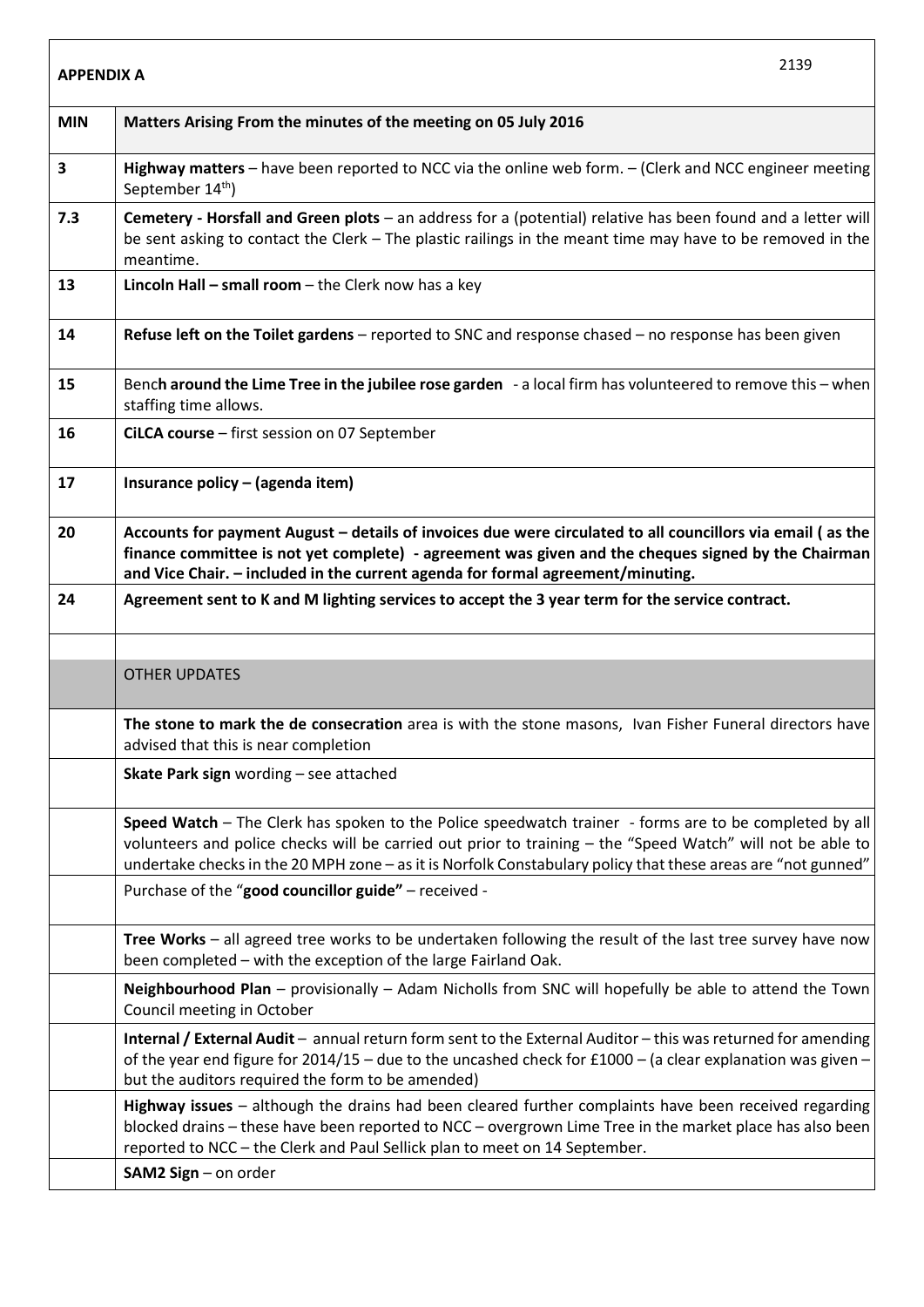| Bank Account - a form needs to be signed by all signatories to link the accounts to telephone banking.                                                                                                                                                                                                                                                                                                       |
|--------------------------------------------------------------------------------------------------------------------------------------------------------------------------------------------------------------------------------------------------------------------------------------------------------------------------------------------------------------------------------------------------------------|
| Damaged Street Light - Norwich Road work is now complete - Insurance claim has been settled - and a<br>payment made/banked                                                                                                                                                                                                                                                                                   |
| Request for a clear Bus Shelter - Norwich Road - By Hops development - Highway engineer advised only a<br>small shelter would be possible - which it may be difficult to find one that will fit in the limited space. Clerk<br>has asked for confirmation of maximum size then will look for designs/pricing. - (too varied in design to<br>accurately price - further advice needed on suitable type/style) |
| Street Lighting - SNC have been asked if they would take on the street lights - they have responded to say<br>that they no longer offer this and would not take on the street lighting                                                                                                                                                                                                                       |
| <b>Councillor Vacancy</b> - an advertisement regarding the vacancy has gone in the parish magazine and on 2 TC<br>notice boards - (no request for an election was made so the council can co-opt) – applications have been<br>requested by mid October.                                                                                                                                                      |
| Hardingham Street - SHED ON VERGE - complaints were received regarding a shed and planters had been<br>placed on the verge on Hardingham Street - NCC were made aware and wrote to the householder - the<br>items were removed.                                                                                                                                                                              |
| <b>OUTSTANDING ISSUES</b>                                                                                                                                                                                                                                                                                                                                                                                    |
| Complaint to the bank /banking arrangements - no response to date                                                                                                                                                                                                                                                                                                                                            |
| Lincoln Hall Driveway - laying of Tarmac Planings - date to be re-arranged with Mr Shingfield                                                                                                                                                                                                                                                                                                                |
| Review/update of the Handyman's contract - to be undertaken.                                                                                                                                                                                                                                                                                                                                                 |
| Commemorative Plaque for the Fairland Bus shelter - To be ordered.                                                                                                                                                                                                                                                                                                                                           |
| Repairs/Service to the Clock -an annual service will be arranged later in the year $-$ (clock is now going<br>again)                                                                                                                                                                                                                                                                                         |
| Oak posts for the Fairland - Mr Shingfield re checking pricing - as thinks he was quoted for treated<br>softwood.                                                                                                                                                                                                                                                                                            |
| Provision of outdoor Gym equipment - HPFA to update as appropriate                                                                                                                                                                                                                                                                                                                                           |
| Hingham Public Toilets - Andy Sheppard from SNC has confirmed that the tender process will soon take<br>place – the delay is because SNC are also going through a similar process for Loddon toilets – no further<br>updates                                                                                                                                                                                 |
| Clerks Report for 06 September 2016                                                                                                                                                                                                                                                                                                                                                                          |
| Crime Figures - reported in June 16  On or Near                                                                                                                                                                                                                                                                                                                                                              |

Lincoln Avenue - Violence and sexual offences – 1 - - Anti-social behaviour - 1

Pottles Alley - Violence and sexual offences - 2

The Dell – Vehicle Crime – 1 Criminal damage and arson – 1.

subject is a current agenda item – or has been within the remit of a working party and or the Clerk party and or the Clerk party and or the Clerk party and or the Clerk party and or the Clerk party and or the Clerk party https://www.police.uk/norfolk/D12/crime/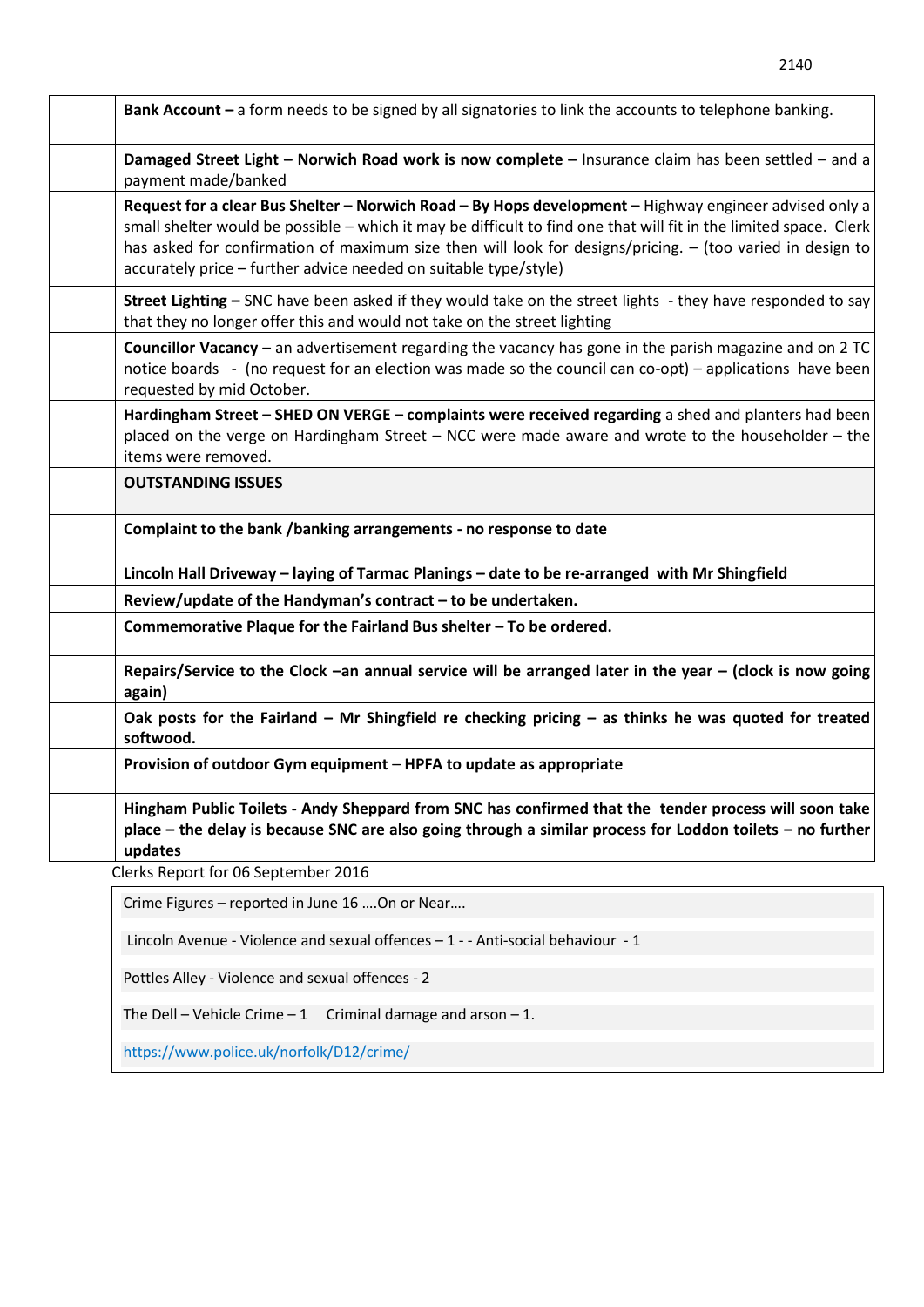#### **Introduction**

There is a legal requirement, under the *Occupiers Liability Act 1957, 1984* to ensure that play areas have correct and adequate signage.

Signage can play an important role in providing information to users for the purposes of reporting accidents and damage.

#### **Signage Contents**

Play Area signage should include

- Name of operator of the site
- Contact details to report damage or accidents. Where the authority has a permanent office this should include the telephone number. Where a clerk works from home the use of a telephone number may not be appropriate
- Location of nearest public telephone for contacting emergency services (Not essential)
- Pictogram "No Dog" signs are also strongly recommended
- Where there are overhead electric cables nearby "No Kite Flying" signs are recommended
- Where play area is near a road the use of Road Signs to warn motorists of the presence of a playground should be considered (contact your local Highways Authority for provision of these).
- Any notices regarding age of users should be carefully worded so that it does not imply that the area is safe for all users of that age. For instance a 12 year old may have the mental and physical capabilities of a three year old. Something that implies that the area is safe for all children over the age, say, of 7, would imply that it was also safe for this child and could result in litigation in the event of an accident. A bald statement such as "This area is to be used by children Under 8 only" is to be preferred.

#### **Skate Parks**

A sample sign for skate parks is shown below

| THE MAYFLOWER PARK SKATE FACILITY                                                                                                                                                                                                  |
|------------------------------------------------------------------------------------------------------------------------------------------------------------------------------------------------------------------------------------|
| <b>HAS BEEN PROVIDED BY</b>                                                                                                                                                                                                        |
| SOUTHAMPTON CITY COUNCIL International contract of the second of the second second of the second of the second of the $\mathcal{C}$                                                                                                |
| SOLELY FOR BMX BIKES, SKATES AND SKATEBOARDS                                                                                                                                                                                       |
| thermed teaching in which has found it will amount<br><b>CONDITIONS OF USE</b>                                                                                                                                                     |
| tings at the third of data construction of redication of facts construction to be described by a<br>With Smart M. G.R. Based to lot abbasema, extraorment                                                                          |
| 1. ALL PERSONS USE THE FACILITY AT THEIR OWN RISK<br>basein of finds tenumerations for the                                                                                                                                         |
| 2. THIS FACILITY MUST BE USED FOR ITS INTENDED PURPOSE ONLY.                                                                                                                                                                       |
| 3. APPROPRIATE PROTECTIVE CLOTHING MUST BE WORN AT ALL TIMES.                                                                                                                                                                      |
| 4. THIS IS A NO SMOKING AREA.                                                                                                                                                                                                      |
| 5. IN THE INTEREST OF SAFETY, PLEASE DO NOT BRING DOGS, GLASS OR ALCOHOL INTO THE AREA.                                                                                                                                            |
| 6. THIS IS YOUR FACILITY, PLEASE HELP USE TO KEEP THIS SITE IN GOOD CONDITION.                                                                                                                                                     |
|                                                                                                                                                                                                                                    |
| s sensistes on each an inque thavairs wit mort bann to selfnes action<br><b>INFORMATION</b><br>of fact to image agent of a conserve                                                                                                |
| a surran doders sin my en a mixidis areal hand a credes                                                                                                                                                                            |
| 1. THE NEAREST PUBLIC TELEPHONE IS AT                                                                                                                                                                                              |
| 2. A FIRST AID KIT IS AVAILABLE AT                                                                                                                                                                                                 |
|                                                                                                                                                                                                                                    |
| 4. THE EQUIPMENT IS INSPECTED FOR SAFETY ON A REGULAR BASIS.                                                                                                                                                                       |
| KNAMA ETHOLIC CONTRACTOR ONE                                                                                                                                                                                                       |
| SOUTHAMPTON CITY COUNCIL AND ITS EMPLOYEES CANNOT ACCEPT RESPONSIBILITY OR LIABILITY FOR ANY<br>CLAIM, LOSS OR DAMAGE WHATSOEVER WHICH MAY ARISE RESULTING FROM THE USE OF THIS FACILITY,<br>EXCEPT SO FAR AS PROVIDED BY STATUTE. |
|                                                                                                                                                                                                                                    |